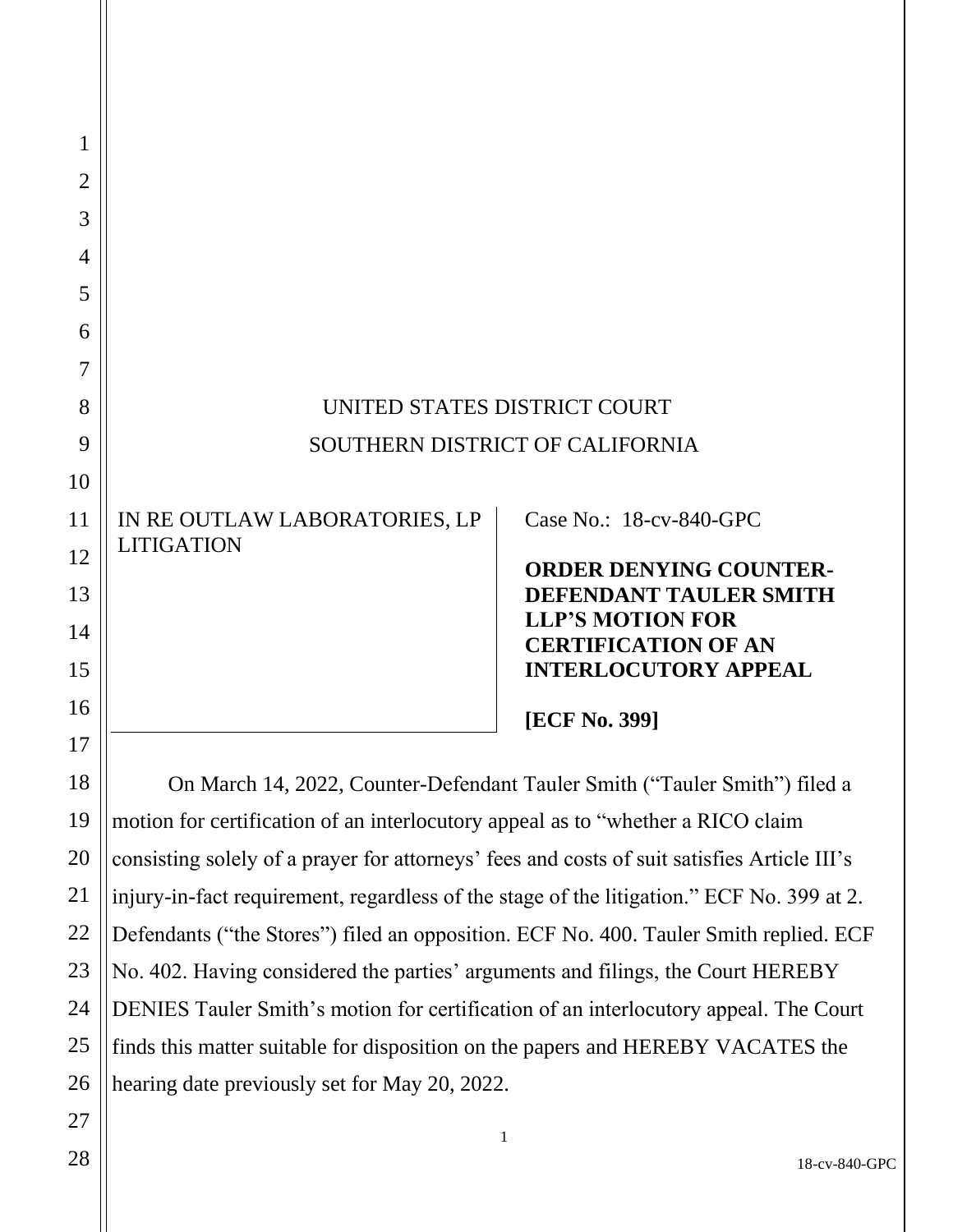1

#### **I. BACKGROUND<sup>1</sup>**

The instant motion is related to Tauler Smith's previous Motion to Dismiss, ECF No. 385. In that motion, Tauler Smith argued that the Stores lacked Article III standing to pursue their claims because the Stores' settlement with the Outlaw Defendants for \$125,000 constituted full satisfaction, and thus under the one satisfaction rule, mooted any claims they might have against the Outlaw Defendants' joint tortfeasor, Tauler Smith. ECF No. 385-1 at 13. This Court rejected that argument in denying Tauler Smith's motion to dismiss. ECF No. 398 at 8. In its March 4, 2022 Order, ECF No. 398, ("March 4th Order"), the Court distinguished Tauler Smith's cited authority because the cited cases involved deficiencies in pleading present at the outset of litigation, where plaintiffs had never successfully established concrete financial injuries supporting standing. *Id.* at 5-6. This Court concluded that Tauler Smith had not satisfied its heavy burden in establishing that there remains no effective relief whatsoever that the Court can provide, because there is still a live controversy as to Tauler Smith's own potential liability under RICO, and because there remain two forms of relief available to the Stores which the Court has the power to award: judgment against Tauler Smith and mandatory attorney's fees and costs as provided for by the RICO statute. *Id.* at 8.

Tauler Smith now moves this Court to certify the Court's March 4th Order for interlocutory appeal under 28 U.S.C. § 1292(b), phrasing the issue thus: "whether a RICO claim consisting solely of a prayer for attorneys' fees and costs of suit satisfies Article III's injury-in-fact requirement, regardless of the stage of litigation?" ECF No. 399-1 at 2.

<sup>&</sup>lt;sup>1</sup> The Court has provided a fuller account of this case's procedural and factual history elsewhere, and therefore the Court proceeds directly to the specific matter at hand. *See*  ECF No. 293; ECF No. 398 at 2.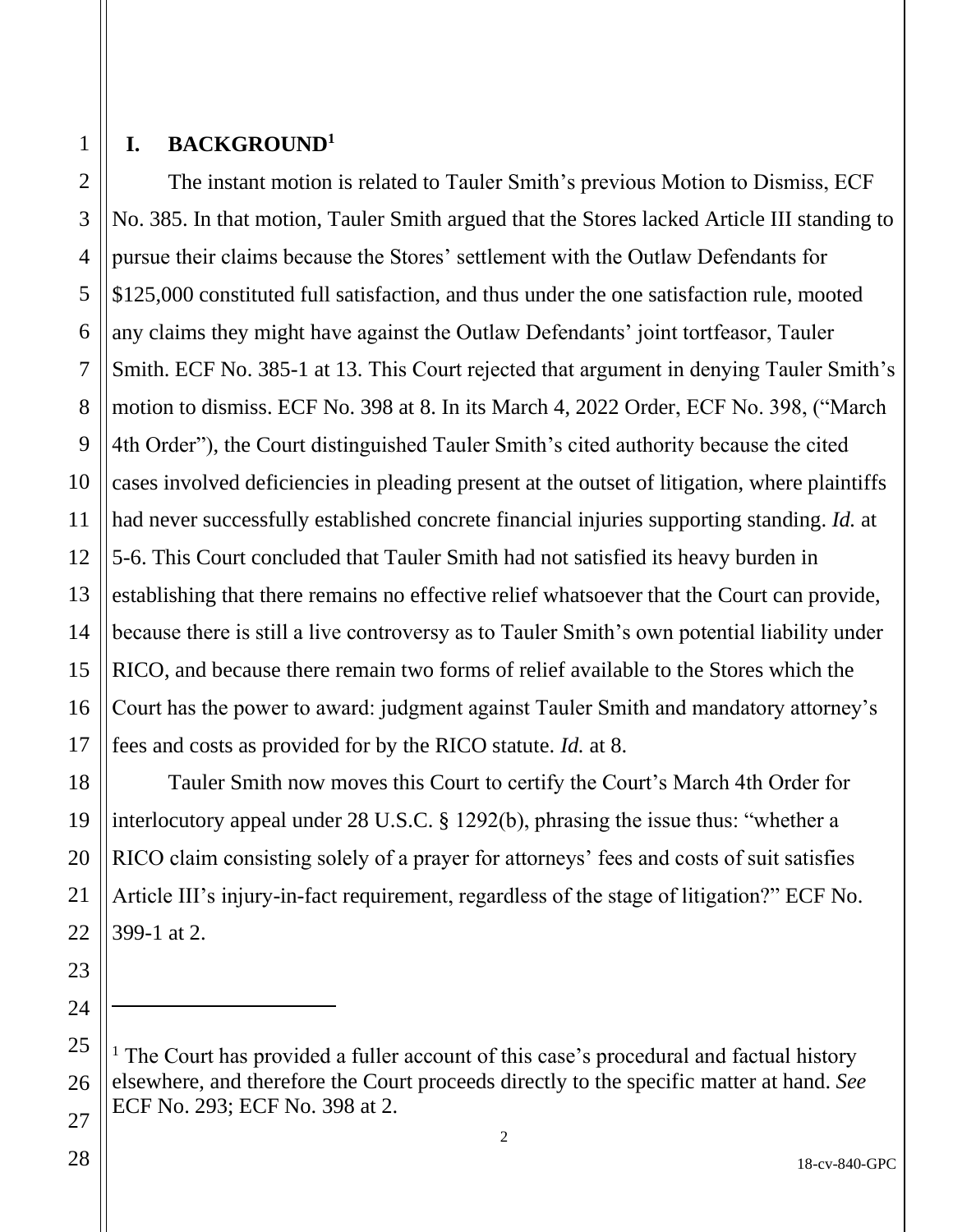## **II. DISCUSSION**

## **A. Legal Standard for Certification of Interlocutory Appeal**

Under the final judgment rule, a Court of Appeal has jurisdiction over appeals from all final decisions of the district courts of the United States. 28 U.S.C. § 1291; *Couch v. Telescope*, 611 F.3d 629, 632 (9th Cir. 2010). "Thus parties may appeal only from orders which end the litigation on the merits and leave nothing for the court to do but execute the judgment." *Id.* (citing *Romoland Sch. Dist. v. Inland Empire Energy Ctr.*, 548 F.3d 738, 747 (9th Cir. 2008)). A narrow exception to the final judgment rule exists as laid out in 28 U.S.C. § 1292(b), which states that:

When a district judge, in making in a civil action an order not otherwise appealable under this section, shall be of the opinion that such order involves a controlling question of law as to which there is substantial ground for difference of opinion and that an immediate appeal from the order may materially advance the ultimate termination of the litigation, he shall so state in writing such order.

In other words, before a Court of Appeal has jurisdiction to hear an interlocutory appeal, the district court must certify its order for appeal. This requires that the district court determine: (1) that there is a controlling question of law; (2) that there is substantial ground for difference of opinion as to that controlling question; and (3) that an immediate resolution of the question may materially advance the ultimate termination of the litigation. *ICTSI Oregon, Inc. v. Int. Longshore and Warehouse Union*, 22 F.4th 1125, 1130 (9th Cir. 2022) (citing *In re Cement Antitrust Litig. (MDL No. 296)*, 673 F.2d 1020, 1026 (9th Cir. 1981)).

The controlling question must be one of law, not fact, and its resolution must materially affect the outcome of litigation in the district court. *Id.* The "substantial grounds" prong is satisfied when novel legal issues are presented, "on which fair-minded jurists might reach contradictory conclusions." *Id.* (citing *Reese v. BP Expl. (Alaska) Inc.*,

1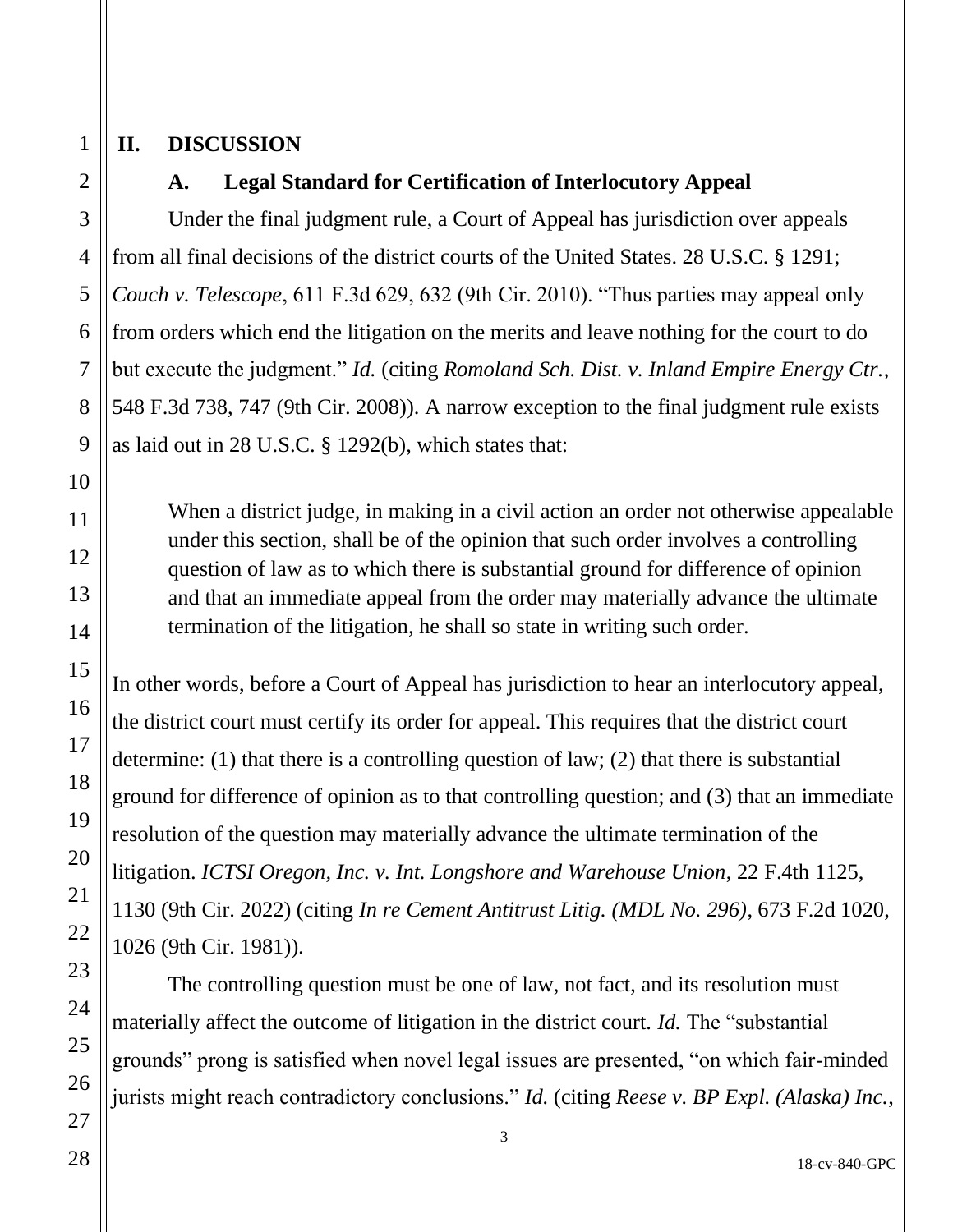643 F.3d 681, 688 (9th Cir. 2011). Finally, the "materially advance" prong is satisfied when the resolution of the question "may appreciably shorten the time, effort, or expense of conducting" the district court proceedings. *Id.* (citing *In re Cement*, 673 F.2d at 1027).

"The decision to certify an issue for interlocutory appeal is discretionary . . . and the district court should apply the requirements strictly and certify for interlocutory appeal only when exceptional circumstances justify a departure from the well-established policy of postponing appellate review until after a final judgment." *Stiner v. Brookdale Sr. Living, Inc.*, 383 F.Supp.3d 949, 957 (N.D. Cal. 2019) (internal quotation marks and citations omitted). The party seeking the interlocutory appeal bears the burden of demonstrating that the certification requirements have been met. *Couch*, 611 F.3d at 633.

## **B. Whether Tauler Smith has met its Burden**

## **1. Controlling Question of Law**

Tauler Smith argues that the question presented is a controlling one, because if the Appeals Court establishes that the Stores in fact lack standing, or that their claim has been mooted, then the case will end. Because the question of standing goes to the fundamental question of jurisdiction, the Court concludes that there is a controlling question of law to be addressed, as required by 28 U.S.C. § 1292(b).

## **2. Substantial Ground for Difference of Opinion**

Next, Tauler Smith argues that there is substantial ground for a difference of opinion because the Ninth Circuit has not addressed the issue as framed by Tauler Smith. Furthermore, Tauler Smith argues that reasonable jurists could disagree, and cites to a litany of cases in support of the proposition that attorneys' fees do not constitute the requisite injury to support standing under RICO. The Stores counter that there is no ground for a difference of opinion because Tauler Smith is unable to point to any cases, in this circuit or in others, where "a midstream settlement by one defendant that fails to

1

2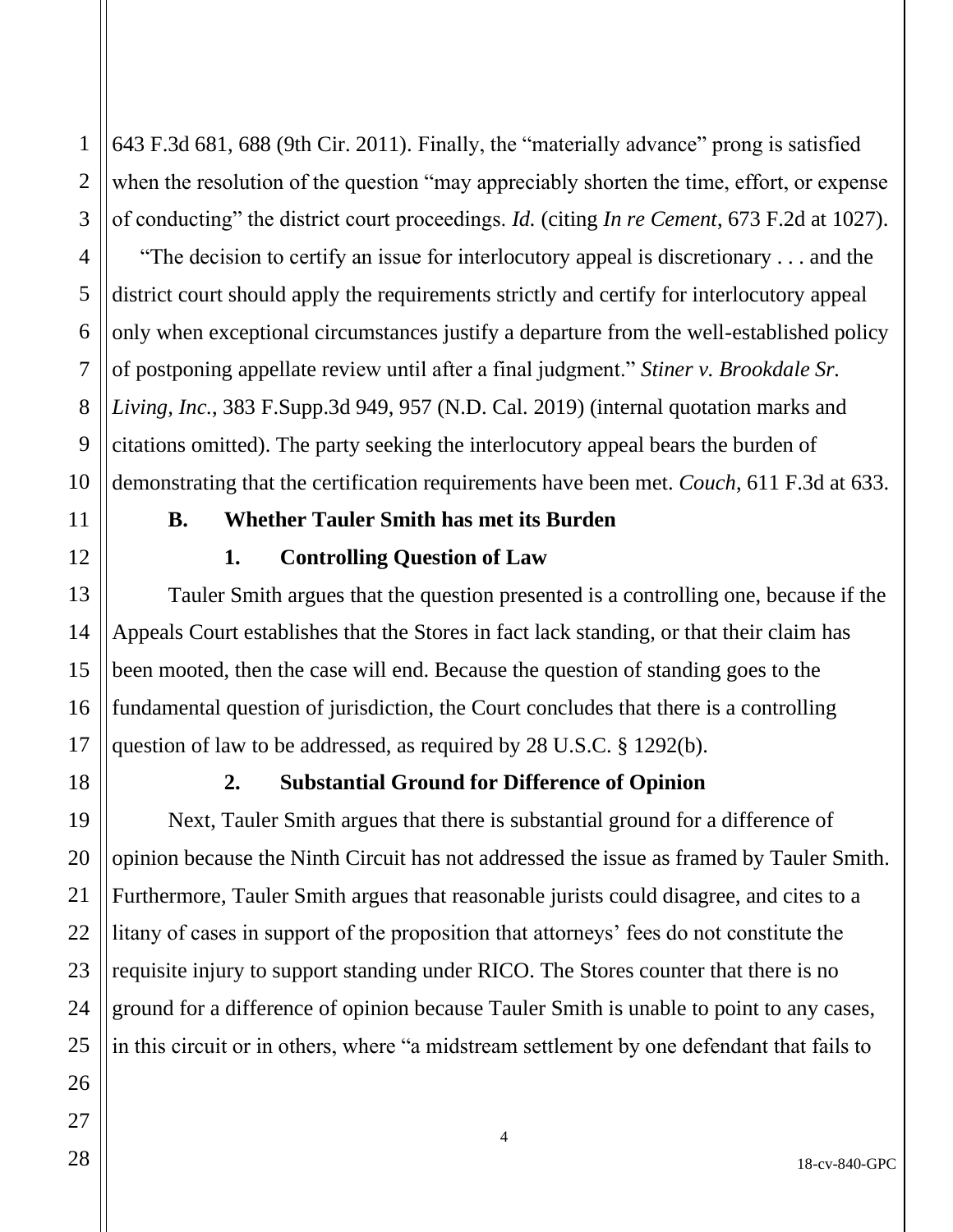afford the plaintiff all of the relief he or she could receive . . . renders the case moot as to a remaining defendant." ECF No. 400 at 2.

One of the cases Tauler Smith cites in support of its argument, *Menjivar v. Trophies IV DE, LLC*, No. C 06-03086 SI, 2006 WL 2884396 (N.D. Cal. Oct. 10, 2006), is one which the Court already distinguished in its Order denying Tauler Smith's motion to dismiss. ECF No. 398 at 6. *Menjivar* is therefore of no help to Tauler Smith in this motion either. Nor does the Court find that any of Tauler Smith's other cited cases are sufficient to convince this Court that there is substantial ground for a difference of opinion on the issue. Strictly speaking, none of the cited cases speak directly to the situation in this case, as all of the cited authority involves contexts where the plaintiff was never able to plead a cognizable injury from the outset. *See Evans v. City of* Chicago, 434 F.3d 916, 931-32 (7th Cir. 2006) (no cognizable injury under RICO for personal injury or for attorneys' fees flowing from personal injury); *Kashelkar v. Rubin & Rothman*, 97 F.Supp.2d 383, 391 (S.D.N.Y. 2000) (no cognizable RICO injury because plaintiff was only ever able to plead personal injury, not injury to business or property); *Hotel, Motel, Restaurant & Hi-Rise Employees & Bartenders v. Pier 66 Co.*, 599 F.Supp.761, 765 (S.D. Fla. 1984) (no cognizable RICO injury because union was only ever able to allege attorneys' fees/costs, rather than any other injuries to business or property). Whether or not the issue of injury came before the deciding court in these cases at the motion to dismiss stage or at summary judgment does not change the fact that plaintiffs in the cited cases were *never* able to point to any cognizable injury under RICO. These cases therefore do not demonstrate that courts have disagreed as to the circumstances present *here*: where the Stores had adequately pled injury under RICO, and then a settlement with one defendant left open the issues of attorneys' fees, costs, and judgment as to another defendant. The Court finds that Tauler Smith has not carried its burden in showing that "exceptional circumstances justify a departure from the well-established

1

2

18-cv-840-GPC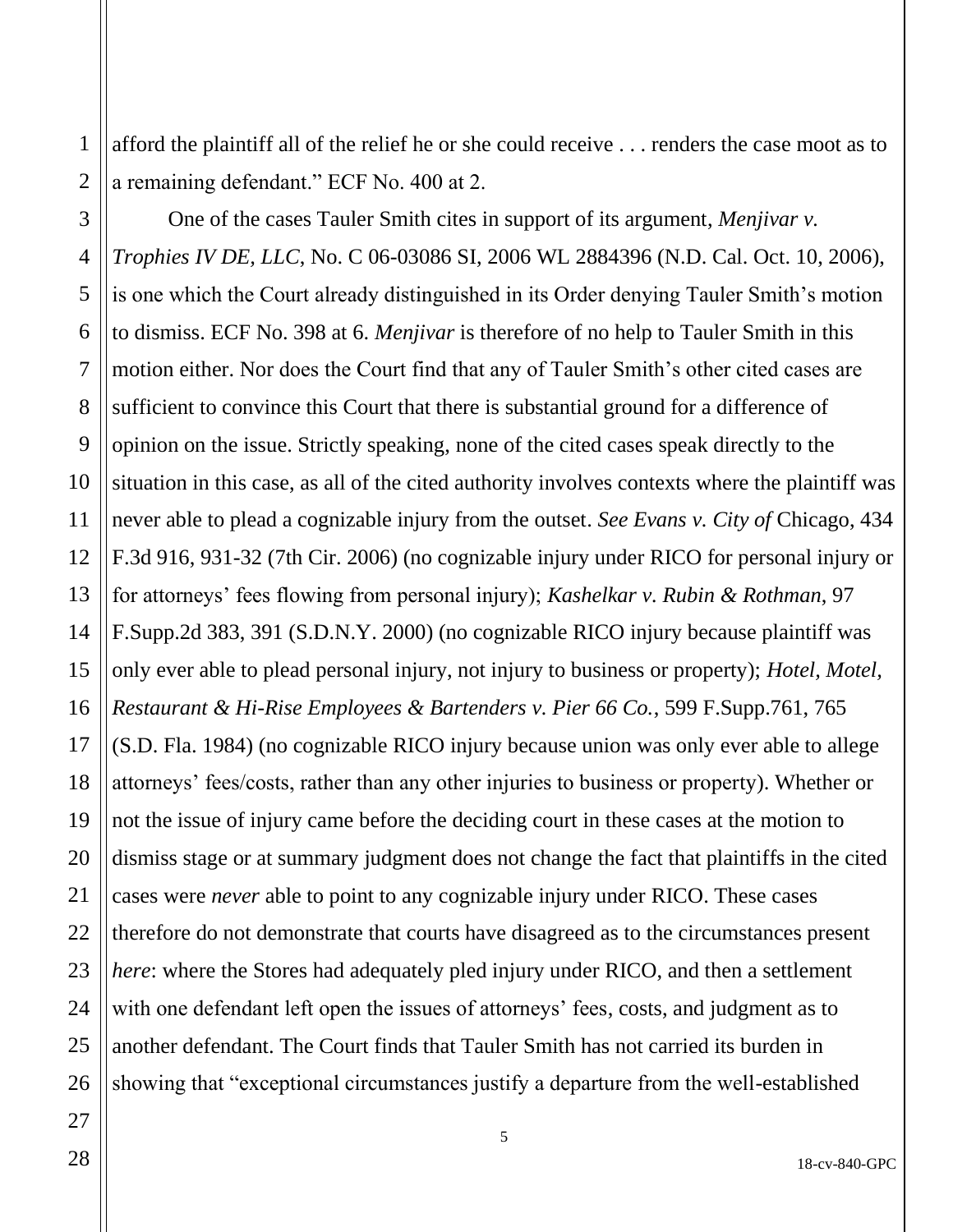1 2 policy of postponing appellate review until after the entry of a final judgment." *Coopers & Lybrand v. Livesay*, 437 U.S. 463, 475 (1978) (superseded on other grounds as stated in *Microsoft Corp. v. Baker*, 137 S. Ct. 1702, 1709 (2017)).

# **3. Whether Immediate Resolution Would Materially Advance Litigation**

Certification will not materially advance the litigation where an interlocutory appeal would prolong the litigation rather than advance its resolution. *Syufy Enters. V. Am. Multi-Cinema, Inc.*, 694 F.Supp. 725, 729 (N.D. Cal. 1988). Tauler Smith argues that if the Court of Appeals takes up the question after this Court certifies it for appeal, and finds in Tauler Smith's favor, then the need for trial will be obviated. ECF No. 399-1 at 3. The Stores argue that certification would drag out the case further because an appeal could take over two years, including the time it would take to obtain permission from the Ninth Circuit for the appeal itself, and trial may proceed anyway if Tauler Smith loses the interlocutory appeal. The Court agrees that Tauler Smith has not met its burden to show that an interlocutory appeal would materially advance the litigation. Because the only stage remaining is trial itself, an appeal at this stage is much more likely to prolong the litigation rather than shorten it. There are no steps of the litigation short of trial itself that could be bypassed by the interlocutory appeal. *Cf. T.P. by and through S.P. v. Walt Disney Parks and Resorts U.S., Inc.*, 445 F.Supp.3d 665, 671 (C.D. Cal. 2020) (interlocutory appeal would materially advance litigation by allowing parties to skip additional bellwether phases); *Thompson v. Crane Co.*, No. 11-00638 LEK-RLP, 2012 WL 2359950, at  $*7$  (interlocutory appeal would materially advance litigation by obviating need for summary judgment stage).